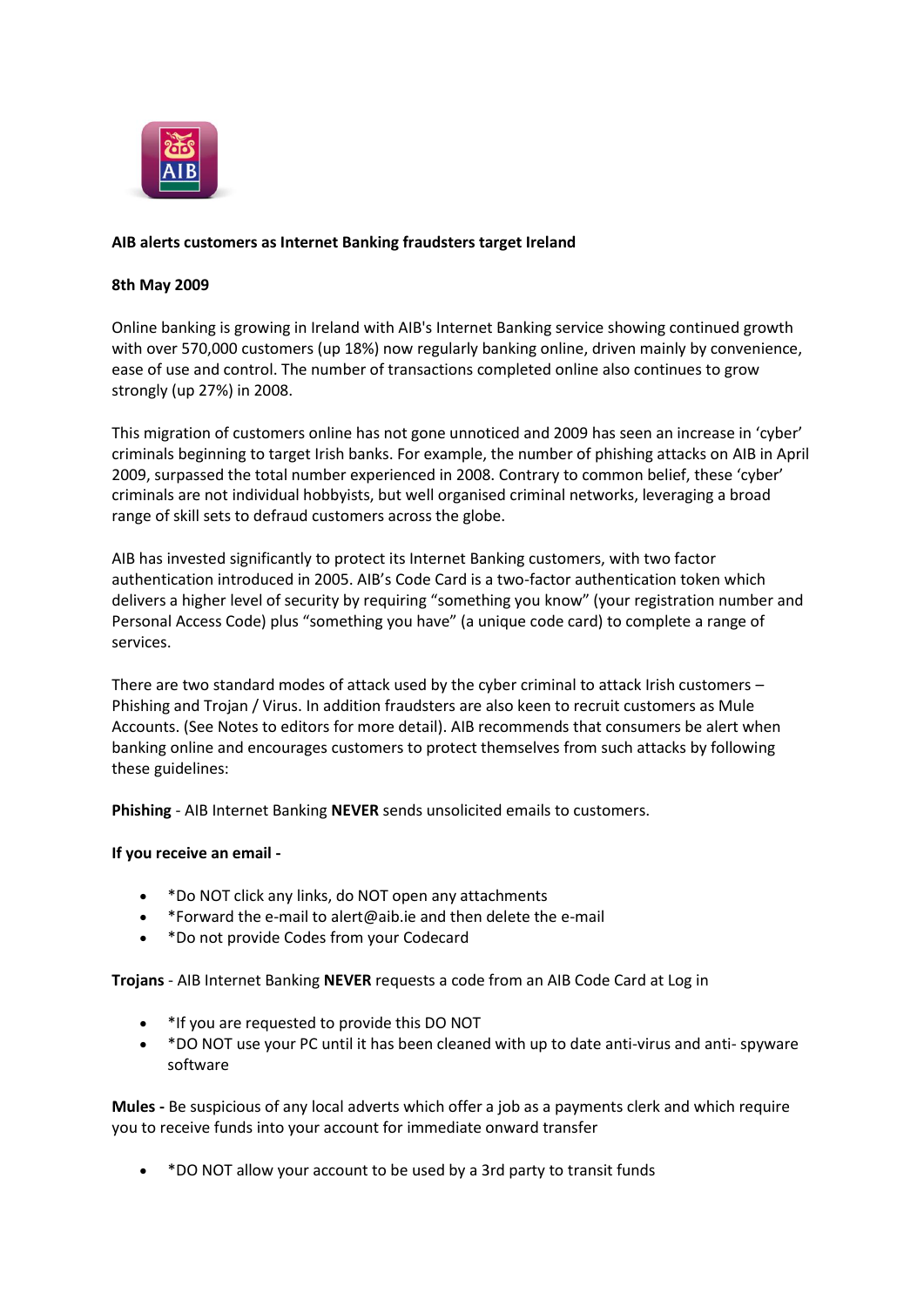#### **General**

- \*Use a PC you trust which has up to date anti-virus and anti-spyware software
- \*Always verify the "last login" date and time when you login to AIB Internet Banking
- \* \*Consul[t www.aib.ie/securitycentre](http://www.aib.ie/securitycentre) for up to date information and alerts

AIB recently began the rollout of its new look Internet Banking service to customers. This significant redesign is based on feedback provided by customers and offers easier access to a range of banking services and online products. (See Notes to editors for more detail).

## **Sean Jevens, Head of eChannel Development, AIB, said:**

*"The internet has become a critical way for our customers to bank with us and we are continuing our investment to allow them manage their money at a time and place they choose. However, as with all banking channels we need customers to be alert to stay safe when banking online.*

*"Although more of our customers are now aware of phishing, in recent months the number of attacks reported and the volume of email addresses being targetted, in particular work email addresses, has increased significantly. Trojans are a recent and dangerous development in that they are more difficult for customers to spot. The process of recruiting mule accounts is also very sophisticated and customers need to be very careful that they do not allow themselves to become party to a fraud by allowing their personal accounts to be used to transfer fraudulent funds".*

**- ends -**

## **For further information, please contact:**

Ronan Sheridan Group Press Officer AIB Group Bankcentre Ballsbridge Dublin 4 Tel: +353-1-641 4651

or

Sean Jevens Head of eChannel Development AIB Bank Bankcentre Ballsbridge Dublin 4 Tel: 01 6411230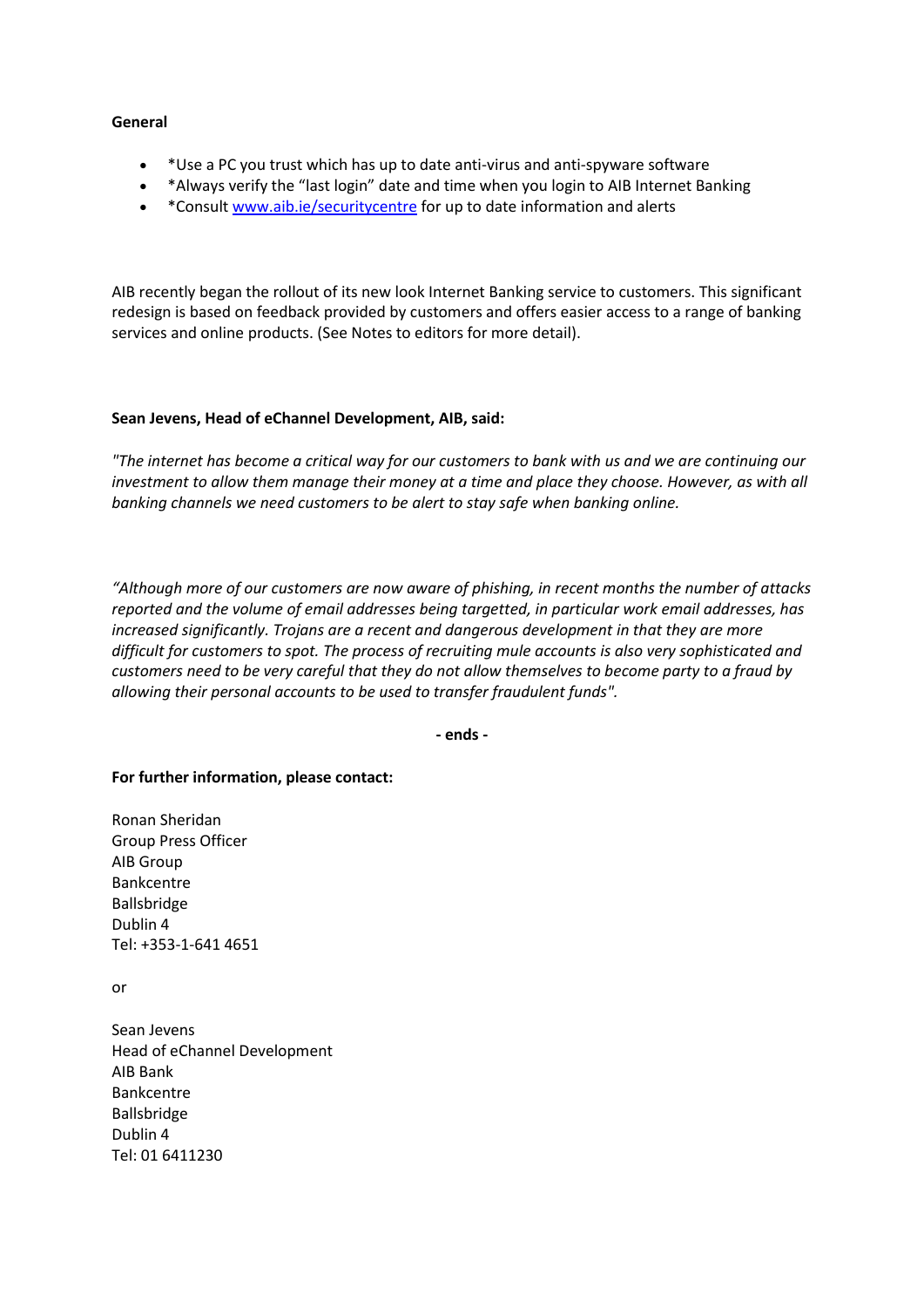# **NOTES TO EDITORS - Some details on key online threats**

*Phishing:*Traditionally the most common type of attack and works as follows:

- \*Fraudsters design an email to look like it comes from a reputable bank
- \*They also design and launch a site branded to look like the bank in question, which requests various sensitive details from the customer
- \*They send copies of this email to as many email addresses as they can find
- \*The email will ask the customer to "click on a link" or "button" in the email to complete an action, e.g. "Your Internet Banking Access Is about to expire"
- \*Instead of directing them to a legitimate site, this link will direct them to a fraudulent site where customers are asked to complete a range of details, e.g. name, date of birth, login details, code card numbers etc.
- \*Fraudsters use these harvested details to login and transfer money to their own mule accounts

# *Trojan / Malware*

Traditionally a relatively rare attack, the Trojan has become increasingly common in 2009 and is a more difficult threat for customers to spot. A Trojan is in effect a piece of malicious software which has infected the customer's PC without them knowing it. *Trojan / Malware* is more recent but growing threat and operates as follows:

- \*Fraudsters build a specific piece of malicious code (Trojan) which they inject into existing web sites, e.g. social networks, popular download sites or distribute via email
- \*The malicious code is designed to install itself on the customer's PC in the background
- \*It is typically designed to monitor Internet access to a specific site, e.g. URL of a specific Internet Banking site
- \*When the Trojan detects access to this site it can:
- Keystroke log customer details in an attempt to steal login security details / Card Numbers etc.
- It can also intercept an existing customer session and inject some additional details, e.g. prompt for additional security information
- \*The Trojan will sit in the background and collate the various pieces of information as detailed above.
- \*Once the required information has been collated, the Trojan will send this information to a remote server for action and in some cases delete itself
- \*The fraudsters use the harvested details to login and transfer money to their own mule accounts

*Consult www.aib.ie/securitycentre which explains all the common security threats and includes an interactive security demonstration*